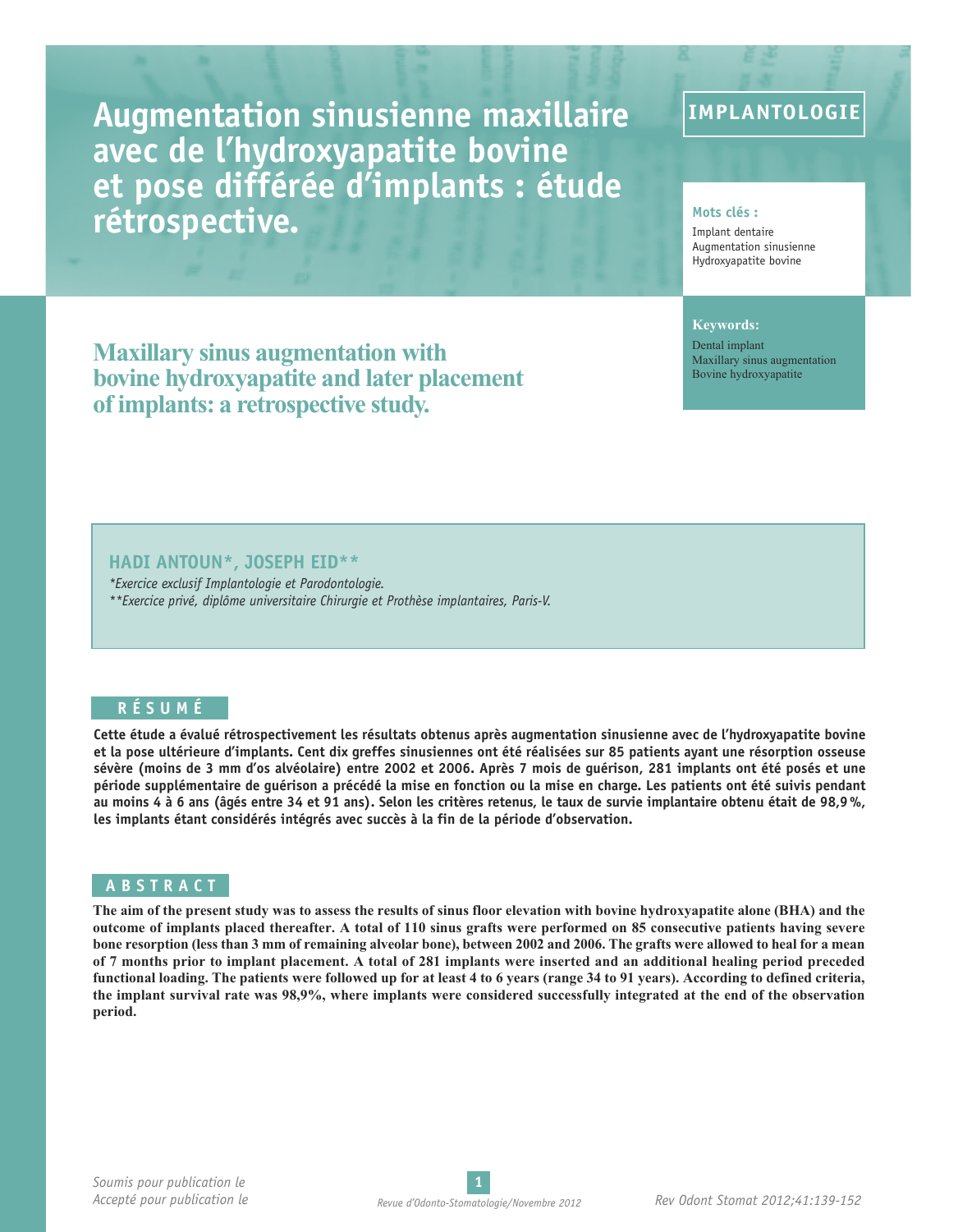# Introduction

Malgré tous les progrès réalisés en implantologie dentaire, la pose d'implants dans le maxillaire atrophié demeure un défi du fait de volumes osseux atrophiés dans un grand nombre de cas. L'augmentation sinusienne est devenue une procédure standard pour accroître le volume osseux dans la région postérieure du maxillaire afin de permettre la pose ultérieure d'implants après un délai de cicatrisation. L'os autogène a été longtemps considéré comme le matériau de choix pour les greffes sinusiennes, mais à cause de ses inconvénients comme le manque de disponibilité et la morbidité au niveau du site donneur des avancées significatives ont eu lieu ces dernières années dans l'utilisation de substituts osseux.

Parmi les substituts osseux, l'hydroxyapatite bovine (HAB) a été utilisée pour les greffes de sinus maxillaires avec des succès implantaires estimés entre 94,5% et 98,2% (Valentini et coll., 2003; Ferreira et coll., 2009; Hallman et coll., 2004). L'HAB est déprotéinée et stérilisée, biocompatible, avec une structure analogue à l'os humain et des propriétés ostéoconductrices sans réaction inflammatoire associée. Sa structure procure un espace et un substrat pour les événements cellulaires et biochimiques associés à la formation osseuse. Le maintien de l'espace dans beaucoup de procédures d'augmentation osseuse permet aux populations cellulaires de coloniser et régénérer la zone concernée (Mc Allister et coll., 2007; John et coll., 2004). Les études histologiques montrent la présence d'ostéoblastes et d'ostéoide ainsi que l'apposition d'os directement sur la surface des granules (Hallmann et coll., 2002 ; Tadjoedin et coll., 2003 ; Yildirim et coll., 2001). De l'os vivant, comblant progressivement avec le temps les espaces entre les particules de la xénogreffe, a pu être mis en évidence histologiquement.

L'augmentation sinusienne par abord latéral est une procédure fiable avec un faible taux de complications. L'utilisation d'une membrane pour couvrir la fenêtre latérale a été débattue en termes de succès implantaire et de régénération osseuse. Les dernières données suggèrent que les approches combinées avec l'utilisation d'une membrane, peuvent être utilisées pour optimiser le processus de régénération et améliorer le pronostic implantaire (Tawil et coll., 2001; Wallace et coll., 2005). Pour Jensen et Terheyden, dans une revue systématique, l'utilisation d'une membrane augmenterait le taux de survie implantaire dans les comblements sinusiens, 98% vs 92,7% (Jensen et Terheyden, 2009).

# Introduction

Despite the overall advances in dental implantology, the placement of dental implants in the atrophic posterior maxilla continues to be a challenging procedure because of reduced bone volumes in many cases. Sinus augmentation has become a standard procedure to increase bone height in the posterior maxilla, allowing the placement of dental implants after a healing period. Autogenous bone has long been considered the material of choice for sinus augmentations but because of its main disadvantages such as limited availability and donor site morbidity, significant advances in the use of bone graft substitutes have been made over the last few years.

Among bone substitutes, bovine-derived hydroxyapatite (BHA) has been successfully used in maxillary sinus augmentation and survival rate implant ranging from 94,5% to 98,2% has been reported (Valentini et al., 2003; Ferreira et al., 2009; Hallman et al., 2004). Bio-Oss is a deproteinized and sterilized bovine cancellous bone with a structure similar to human bone and with osteoconductive properties and no inflammatory associated reaction. Osteoconduction embraces the principle of providing the space and a substratum for the cellular and biochemical events progressing to bone formation. The space maintenance requirement for many of the intraoral bone augmentation procedures allows the correct cells to populate the regenerated zone (Mc Allister et al., 2007; John et all, 2004). Histologic studies reveal the presence of osteoblasts and osteoid as well as bone apposition directly on the surface of the xenograft particles (Hallmann et al., 2002; Tadjoedin et al., 2003; Yildirim et al., 2001). Vital bone is observed to "bridge" the gaps between xenograft particles and has been shown histologically to increase over time.

Maxillary sinus floor elevation using the lateral window technique is a predictable treatment procedure with a low complication rate but it has been debated for a long period whether the use of a barrier membrane to cover the lateral window increases the implant survival rate. Later data suggest that combination approaches with the use of a membrane may be used to maximize the regenerative process with a better prognosis (Wallace et al., 2005; Tawil et all, 2001). For Jensen and Terheyden, in a systematic review, the use of a membrane increase the implant survival rate, in sinus augmentations, 98% vs 92,7% (Jensen and Terheyden, 2009).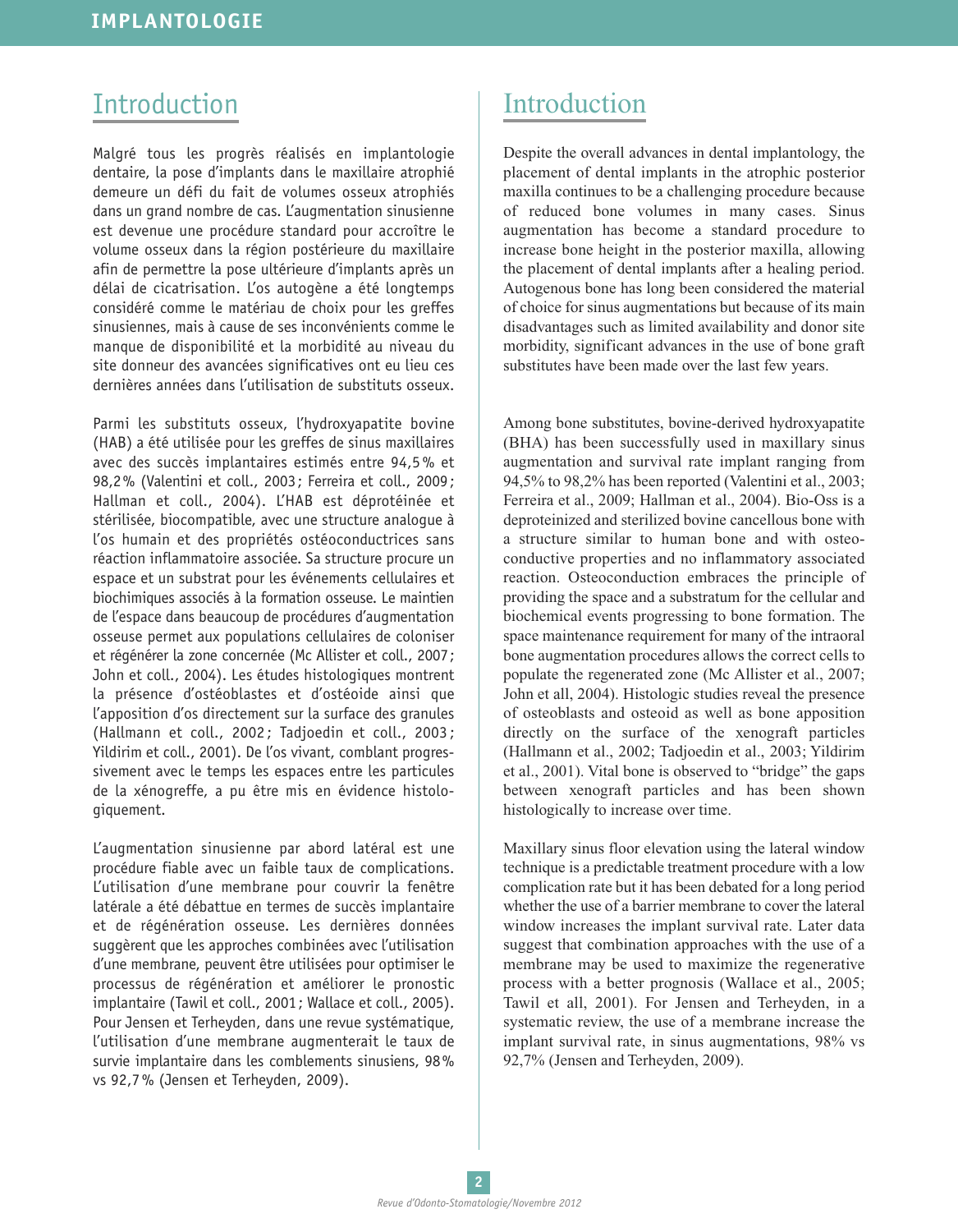# Matériels et méthodes

### Sélection des patients

Quatre-vingt-cinq patients ont été inclus dans l'étude : 41 hommes et 44 femmes. L'âge moyen au moment de la chirurgie était de 61 ans (40-83 ans). Les critères d'inclusion étaient une atrophie sévère de l'os alvéolaire (< 3 mm) au niveau du sinus en uni- ou bilatéral, déterminée par la radiographie panoramique et la tomographie tridimensionnelle conventionnelle. Cent onze sinus correspondant à ces critères ont été traités par greffes suivies par la pose différée d'implants. Aucun patient n'avait de contre-indication médicale pour le traitement implantaire ; 35,5% étaient des fumeurs modérés. Tous les patients ont reçu des instructions d'hygiène bucco-dentaire strictes **(fig. 1 a-c)**.

# Materials and methods

### Patient selection

Eighty-five consecutive patients were included in this study: 41 males and 44 females. The mean patient age at the time of surgery was 61 years, with a range of 40- 83 years. Inclusion criteria were severe atrophy (< 3 mm) of the alveolar process in the sinus area bi- or unilaterally, as determined by panoramic radiography and conventional tomography.

One hundred and ten sinuses that met the inclusion criteria were treated with augmentation procedure and delayed implant insertion. None of the patients had any systemic contraindications for implant treatment, 35,3% were moderate smokers. All patients received strict oral hygiene instructions **(fig. 1 a-c)**.



**Fig. 1a** : Diagnostic radiographique d'une atrophie du maxillaire postérieur avec une hauteur osseuse sous sinusienne disponible de moins de 3 mm, nécessitant une greffe sinusienne préimplantaire en deux temps chirurgicaux.

Radiologic diagnostic showing maxillary posterior atrophy with less than 3 mm of remaining alveolar bone, requiring sinus graft and later implant placement.



**Fig. 1b** : Contrôle à 5 mois du succès de l'intégration osseuse de la greffe sinusienne à l'HB permettant la mise en place des implants dans l'axe prothétique adéquat.

Five months assessment: success HB sinus graft allowing implant placement in correct insertion axis.



**Fig. 1c-d** : Mise en place de 8 implants (Replace Select Tapered, Nobel Biocare®) en deux temps chirurgicaux et sutures. Insertion of 8 implants (Replace Select Tapered, Nobel Biocare®) in 2 stages and sutures.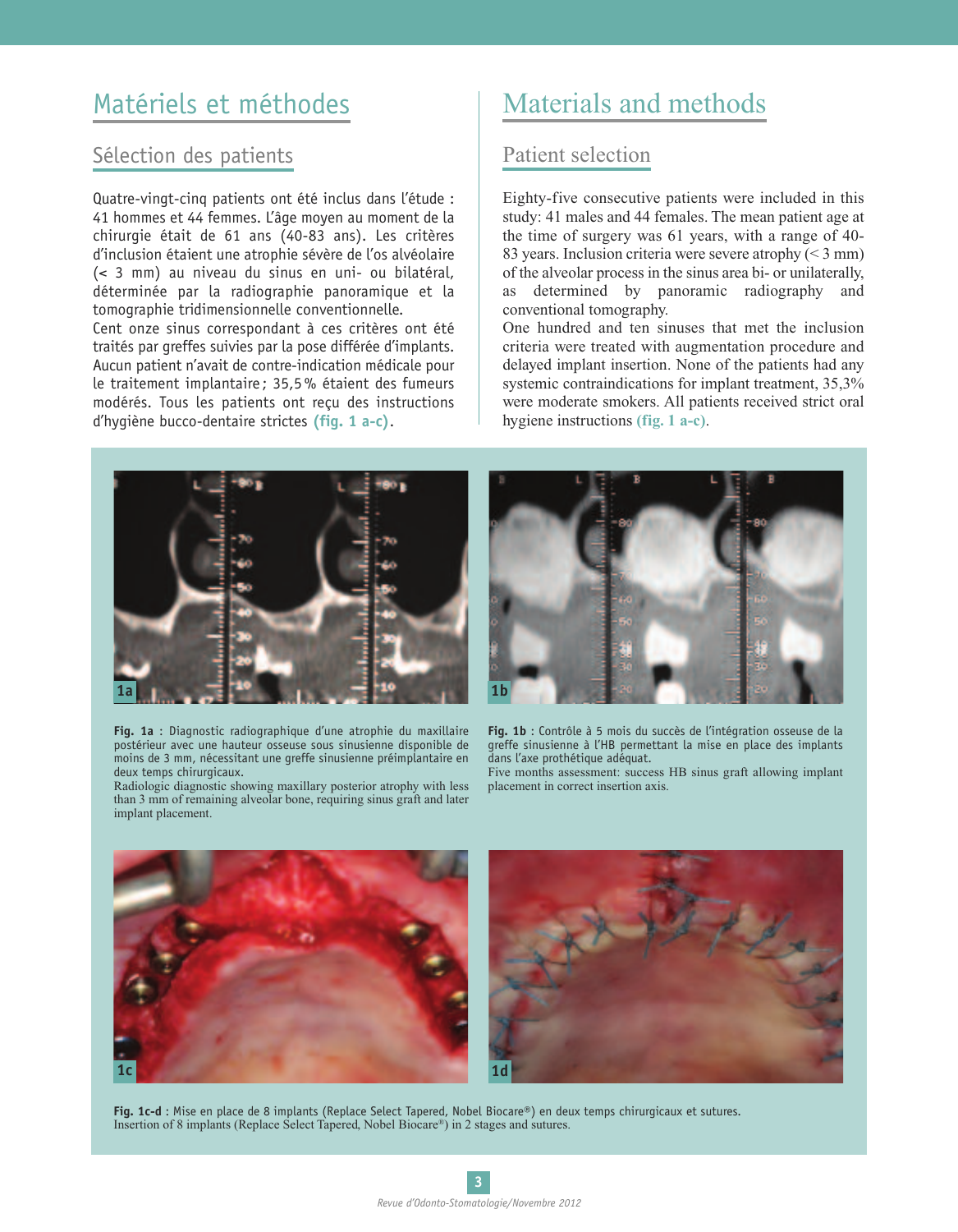### **IMPLANTOLOGIE**





**Fig. 1e** : Mise en fonction des 8 implants après ostéo-intégration et mise en place de 8 piliers (multi-unit abutment, Nobel Biocare®). Loading of the 8 implants after osseointegration and implant-abutment placement (multi-unit abutment, Nobel Biocare®).

**Fig. 1f-g** : Contrôle radiographique et clinique à 6 ans du bridge céramo-métallique transvissé sur les 8 implants. Six-years clinical and radiologic follow-up of the 8 fixed screwimplant supported ceramo-metal bridges.

### Procédure chirurgicale

**1g**

Toutes les procédures chirurgicales ont été réalisées par le même chirurgien au sein d'une pratique privée, entre 2002 et 2006.

La prémédication des patients a été la suivante : Diazépam, 20 mg une demi-heure avant l'intervention; Amoxicilline/Acide clavulanique, 2 g une heure avant, puis 2 g par jour pendant 7 jours; Prednisone, 80 mg une heure avant, 60 mg le lendemain, puis 40 mg le surlendemain; Chlohexidine, 0,2% en bains de bouche trois fois par jour pendant 2 semaines. L'augmentation sinusienne a été réalisée selon la technique décrite dans une étude antérieure (Antoun et coll., 2008), **(fig. 2 a-c)**.

### Surgical procedures

All surgical procedures were performed by the same surgeon in a private practice, between 2000 and 2006. Premedication was provided to all patients as follows: benzodiazepam: 20 mg half an hour before surgery; amoxicillin / clavulanic acid: 2 g one hour before surgery then 2 g each day during 7 days; prednisone: 80 mg one hour before surgery, 60 mg the following day and 40 mg the next day; chlorhexidine 0,2% mouth wash, 3 times a day during 2 weeks, on the second day after surgery to reduce the risk of infection. The sinus augmentation was performed according to the technique described in a previous report. (Antoun et al., 2008), **(fig. 2 a-c)**.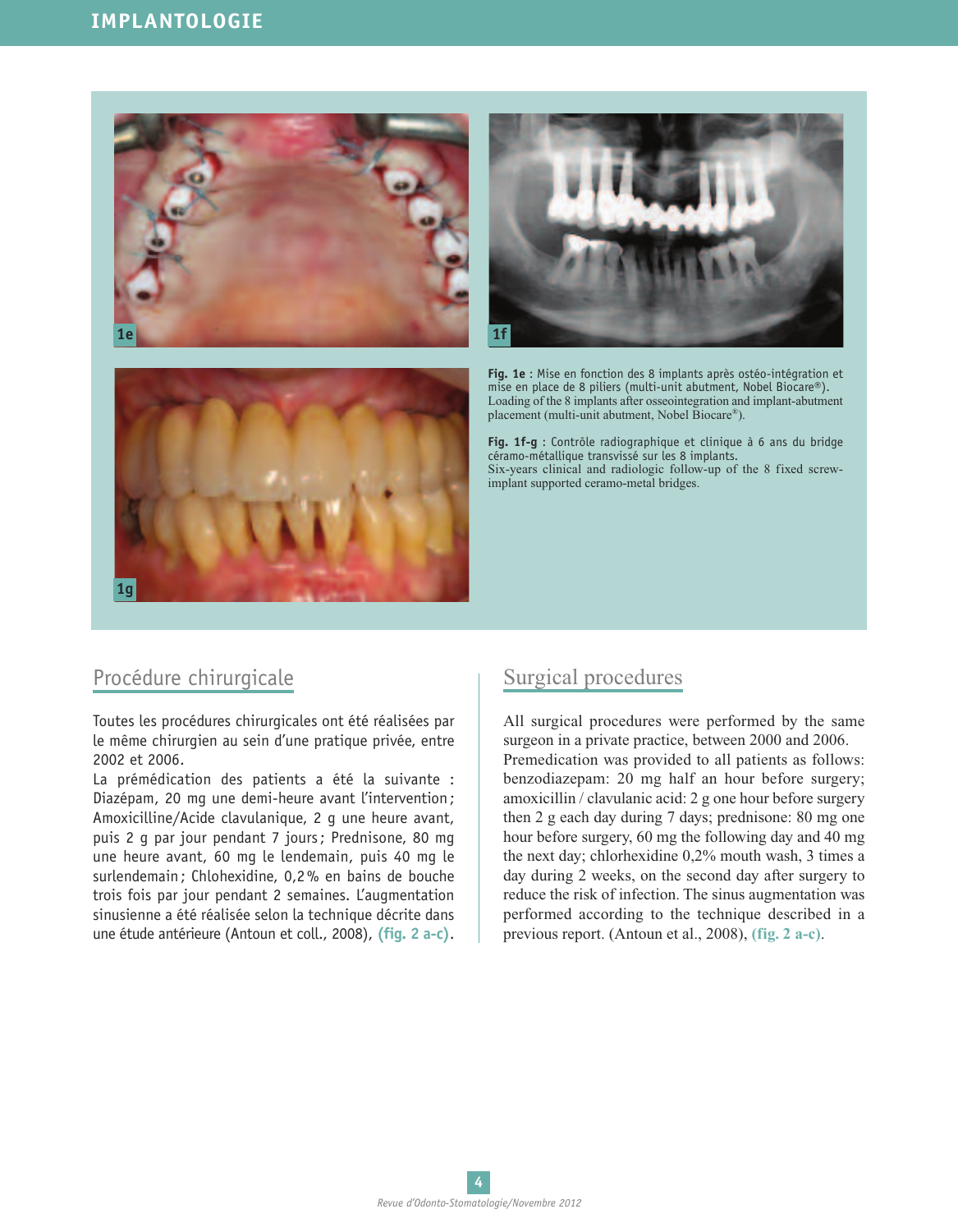



**Fig. 2a** : Ostéotomie pour un accès latéral au sinus. La membrane de Schneider est minutieusement soulevée en direction crânienne sur les parois antérieure, postérieure et médiale.

Lateral access osteotomy to the maxillary sinus. Schneiderian membrane is carefully elevated in the cranial direction, anteriorly, posteriorly and medially.

**Fig. 2b** : Le matériau osseux de substitution (Bio-Oss® Spongosia, Geistlich, France) est délicatement compacté dans la cavité sinusienne ainsi créée. The antral space is carefully filled with bone substitute (Bio-Oss®, Spongiosa, Geistlich, France).

**Fig. 2c** : Une membrane résorbable (Bio-Gide®, Geistlich, France) recouvre la fenêtre d'accès vestibulaire. Use of a resorbable membrane (Bio-Gide®, Geistlich, France) to cover lateral window.

Après anesthésie locale, une incision crestale décalée en direction palatine a été réalisée puis complétée par des incisions de décharge au niveau des canines et des tubérosités. Un lambeau de pleine épaisseur a ensuite été décollé afin d'exposer les parois latérales du sinus. Une fenêtre osseuse ovale d'accès au sinus a été obtenue à l'aide d'une fraise boule sous irrigation abondante d'une solution saline stérile. La membrane de Schneider a été ensuite délicatement soulevée dans la cavité sinusienne au niveau antérieur, postérieur et médian. L'espace ainsi créé en élevant le plancher sinusien a été rempli avec des particules de HAB (Bio-Oss®, taille de particule 0,25- 1 mm, Spongiosa, Geistlich, France) puis une membrane résorbable (Bio-Gide®, Geistlich, France) a été utilisée pour couvrir la fenêtre d'accès latérale ; le lambeau a été enfin repositionné puis suturé.

Après 7,1 mois en moyenne de guérison (1,4 à 17 mois), 281 implants (cylindrique Branemark System® et conique NobelReplace®, Nobel Biocare, France) avec une surface rugueuse (TiUnite®) ont été posés. La distribution des implants en fonction de leur longueur et diamètre puis de leur location, est rapportée respectivement dans les **(tableaux I et II)**. La pose des implants s'est faite en un temps pour 72,2% et en deux temps pour 27,8%. La réhabilitation prothétique à l'aide de prothèses fixes A crestal incision displaced toward the palatal side was performed. Divergent releasing incisions were made buccally in the canine and tuberosity regions and a full thickness flap was elevated on the buccal side of the jaw to expose the lateral wall of the maxillary sinus. An ovoid antrostomy was outlined with a round bur under abundant sterile saline irrigation and along the inner limits of the maxillary sinus. The bone in the center of the window remained attached to the schneiderian membrane which was carefully elevated within the sinus cavity, anteriorly, posteriorly and medially. Concurrently, the lateral wall was elevated inward to create the new relocated sinus floor. The antral space was then filled with BHA particles (Bio-Oss®, particle size of 0.25-1 mm, Spongiosa, Geistlich, France) and a resorbable membrane (Bio-Gide®, Geistlich, France) was used to cover the lateral window; the mucoperiosteal flap is finally repositioned and sutured. Implant surgery was performed after a mean healing period of 7,1 months (range 4,1 to 17 months). A total of 281 implants (cylindrical Branemark System® and conical NobelReplace®) with rough surface (TiUnite®) were inserted. The distribution of implants according to length and diameter is reported **in table I** and the distribution according to location **in table II**. In regard to implant placement, 72,2% were inserted in one stage (non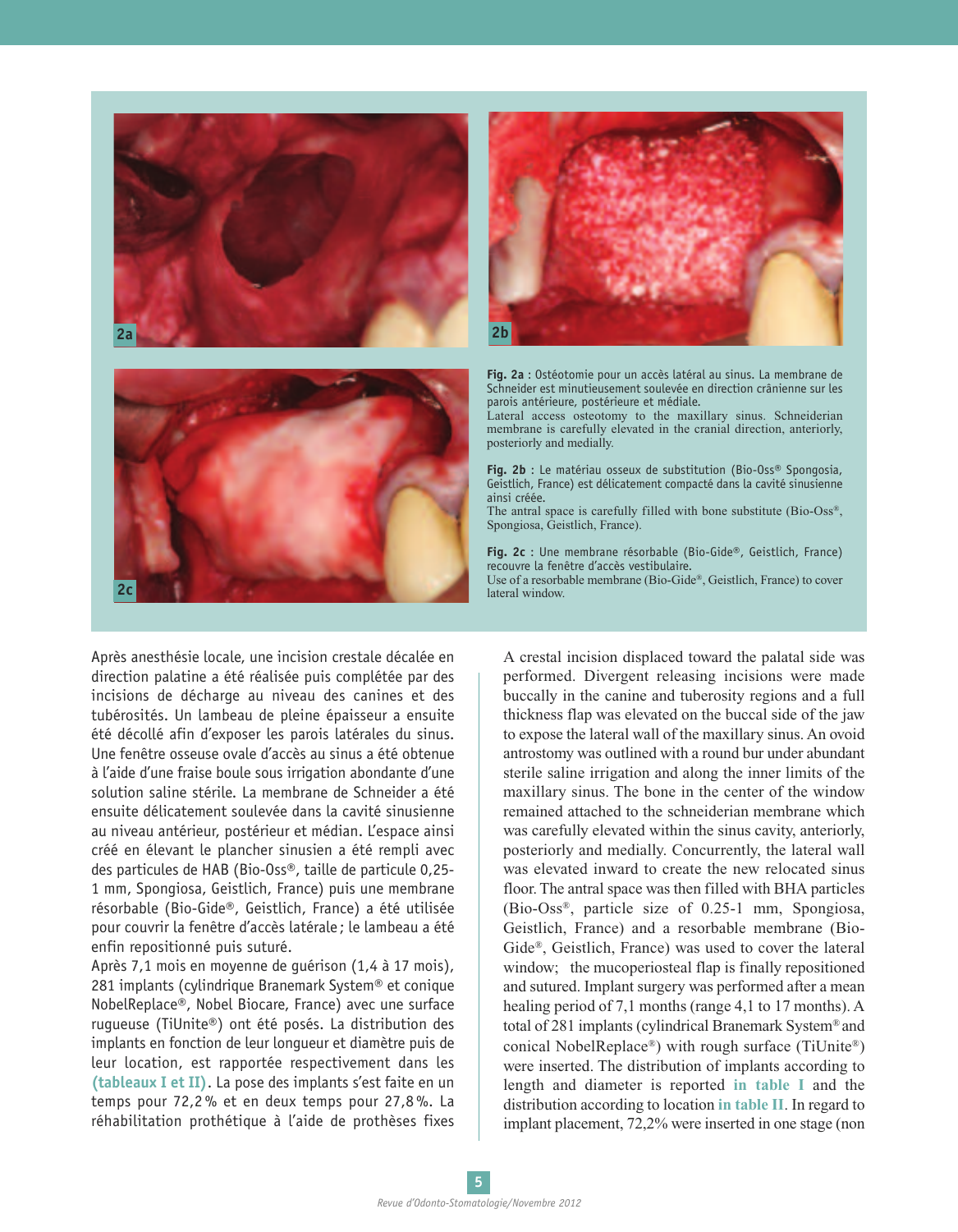implanto-portées a été réalisée par le chirurgien-dentiste référent et les patients ont été inclus dans un programme de maintenance.

submerged) and 27,8% in two stages (submerged). The patients were rehabilitated by the referring dentist, with implant supported fixed prostheses, and were involved in a maintenance program.

#### **TABLEAU I -** *TABLE I*

**DISTRIBUTION DES IMPLANTS (N = 281) SELON LEUR LONGUEUR ET LEUR DIAMÈTRE.** *DISTRIBUTION OF INSERTED IMPLANTS (N = 281) BY LENGTH AND WIDTH.*

| <b>DIAMÈTRE - DIAMETER (MM)</b> |     | <b>DIAMÈTRE -</b> DIAMETER (MM) |     |  |
|---------------------------------|-----|---------------------------------|-----|--|
| 3,75                            |     | 8,5                             |     |  |
|                                 | 81  | 10                              |     |  |
|                                 | 30  | 11,5                            |     |  |
|                                 | 165 |                                 | 215 |  |
|                                 |     |                                 |     |  |

#### **TABLEAU II -** *TABLE II*

**DISTRIBUTION DES IMPLANTS SELON LA CLASSIFICATION DE LA FDI** *(WORLD DENTAL FEDERATION). DISTRIBUTION OF INSERTED IMPLANTS ACCORDING TO THE WORLD DENTAL FEDERATION (FDI) CLASSIFICATION.*

| 12911<br>IMPLANTS (N = 2 | $\sim$<br>ر ر |    | $\Omega$<br>-- | $\sim$<br>-- | -- | --  | $ -$<br>-- | ں ں |
|--------------------------|---------------|----|----------------|--------------|----|-----|------------|-----|
| DENT MAXILLAIRE          | . .           | ᅩັ | --             | --           | -- | . . | - -        |     |

### Recueil des données

Les données issues des dossiers des patients ont été intégrées dans une base de données spécialement élaborée sur Excel (Microsoft) pour l'étude. Les informations concernant les patients prenant part à l'examen initial et final étaient les suivantes : sexe, âge, histoire médicale, caractéristiques de l'implant, commentaires en rapport avec l'élévation sinusienne et la greffe (complications per- et postopératoires, réparations), protocole de mise en charge, complications implantaires (inflammation, douleur, infection, dysesthésies, mobilité, perte osseuse radiographique), temps de suivi. Les données recueillies au départ et à la visite finale ont été analysées rétrospectivement par un examinateur indépendant non impliqué dans le traitement des patients.

### Analyse des résultats

Les résultats ont été analysés en termes de complications et taux de succès. L'estimation du succès et des échecs implantaires s'est basée sur les critères définis en 1997 par Buser et en 2002 par Cochran : absence de mobilité implantaire détectable cliniquement; absence de plaintes subjectives persistantes (douleur, sensation de corps étranger ou dysesthésie), absence d'infection péri-

### Data collection

Data from the patient's charts were entered into a database (Microsoft Excel worksheet) specially constructed for the study. The information concerning the patients taking part in the baseline and in the final examination, was: patient name, age, sex, patient medical history, implant characteristics, comments regarding sinus lift and graft (peroperative and postoperative complications, repair procedures), loading protocol, implants complications and failures (inflammation, pain, infection, dysesthesia, mobility, radiographic bone loss), follow-up time. The data recorded at baseline and final visit were reviewed by an independent investigator not involved in the treatment of the patients, and retrospective analysis was conducted.

### Outcome measures

The procedures outcomes were analyzed in terms of complications and success rate. The estimation of the implant success and failures at the final assessment was based on predefined criteria according to Buser (1997) and Cochran (2002): absence of clinically detectable implant mobility; absence of persistent subjective complaints such as: pain, foreign body sensation or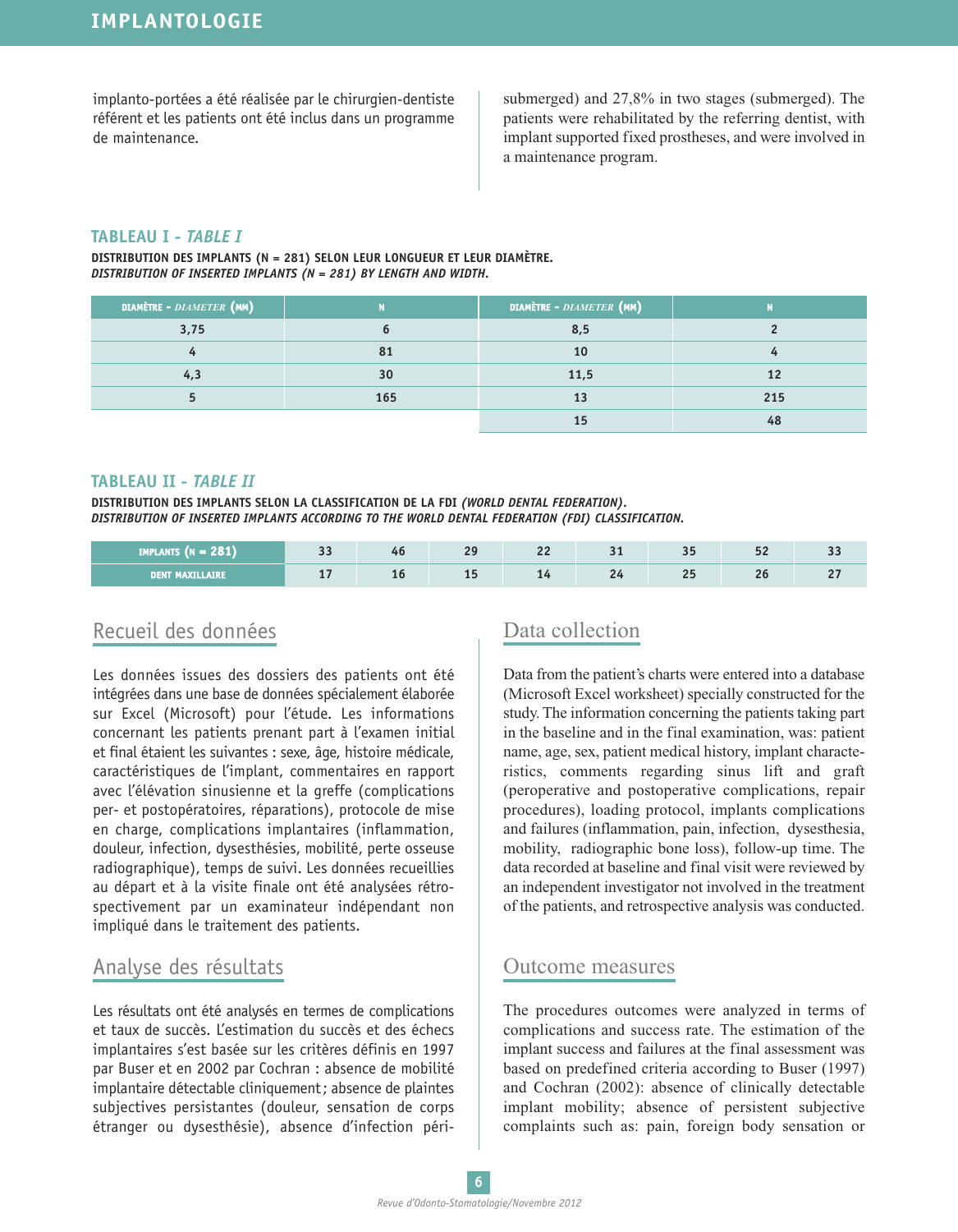implantaire récurrente avec suppuration, absence de zone radioclaire constante autour des implants.

Un examen clinique a été mené afin d'évaluer le statut des tissus péri-implantaires et afin de détecter tout signe de changement : inflammation ou suppuration. Les complications biologiques et les modifications des conditions péri-implantaires ont été considérées comme des signes de maladie péri-implantaire.

L'examen radiographique s'est basé sur les radiographies initiales et finales, prises avec la technique du long cône et des paramètres standardisés afin de s'assurer que l'interface implant/pilier et que les spires soient clairement visibles. Toutes les radiographies ont été examinées par le même observateur. Les variables recherchées étaient les modifications de la hauteur et de l'apparence de l'os adjacent et autour des implants.

La perte d'os marginal, en mésial et distal, a été estimée en termes de nombre de spires exposées au-dessus du niveau crestal marginal et gradée (1,2,3,>3).

# Résultats

Cent dix sinus ont été greffés avec du Bio-Oss et des perforations sont survenues durant l'élévation de la membrane dans 31,8% des cas. Ces perforations ont été réparées avec une membrane résorbable à double couche collagénique (BioGide®) afin de contenir les particules de matériau et poursuivre l'intervention **(fig. 3 a-b)**.

dysesthesia; absence of recurrent peri-implant infection with suppuration; absence of continuous radiolucency around the implant.

Clinical assessment was conducted in order to evaluate the status of the peri-implant tissue margin and to detect any sign evidence of soft-tissue changes such as: inflammation of peri-implant tissue or suppuration. The biological complications and modifications of peri-implant conditions were viewed as a sign of peri-implant disease. Radiographic assessment was based on the examination of baseline and final periapical radiographs taken with the long-cone technique and a standardized set-up, in order to ensure that implant-abutment interface and threads were clearly visible.All radiographs were examined by the same observer. The radiographic outcome variables were the changes in vertical bone height around the implant and the appearance of the bone immediately adjacent to, and surrounding the implant. The marginal bone loss at mesial and distal implant surfaces was estimated in terms of number of exposed implant threads above the marginal bone crest and graded  $(1, 2, 3, \ge 3)$ .

## Results

A total of 110 sinuses (53 right and 47 left) have been grafted with Bio-Oss. Perforations of the sinus membrane during manual elevation occurred in 31,8% of cases. The perforations were repaired using resorbable collagene membrane (BioGuide®) in order to contain particle grafting material and to complete the procedure **(fig. 3 a-b)**.



**Fig. 3a** : La déchirure de la membrane de Schneider est une complication peropératoire qui le plus souvent ne compromet pas la suite de l'intervention.

Perforation of the Schneiderian membrane : an intra-operative complication that does not compromise the intervention.



**Fig. 3b** : Une membrane collagène résorbable est utilisée afin de recréer une barrière étanche et éviter toute fuite du matériau dans le sinus.

Use of a resorbable collagene membrane in order to create a barrier and to contain particle grafting material.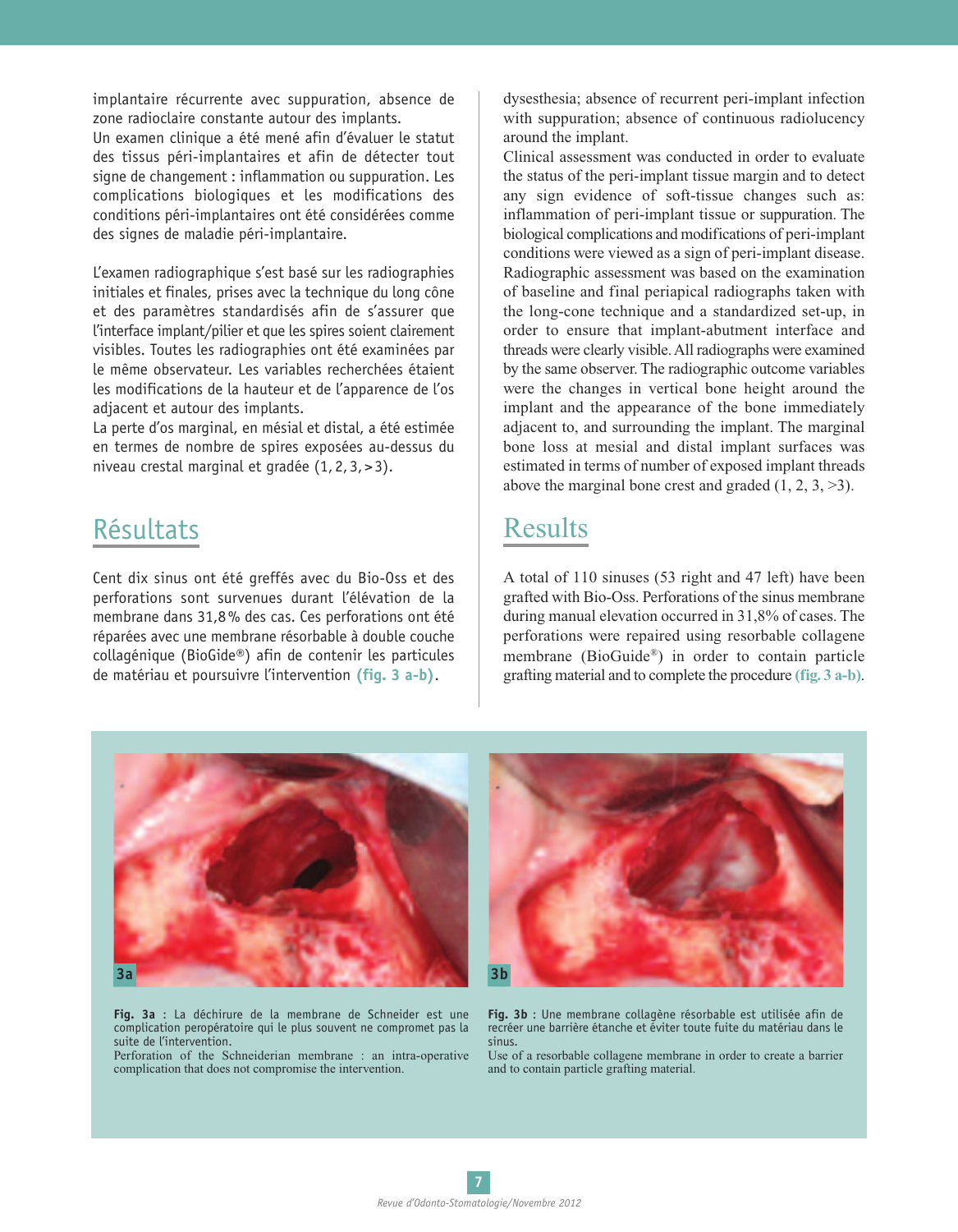Trois infections postopératoires immédiates ont été traitées avec succès par antibiothérapie (Amoxicilline/ Acide clavulanique) et bains de bouche avec chlorhexidine. Une infection a nécessité le retrait du matériau et la pose implantaire a été compromise.

281 implants ont été posés et au moment de la mise en charge tous les implants étaient stables, en position adéquate pour initier la réhabilitation prothétique.

Le suivi implantaire moyen a été de 56 mois (41 à 109 mois). Durant ce suivi, 3 échecs implantaires ont été observés. En se basant sur les paramètres cliniques, 9 implants (3,4%) ont présenté des signes de périimplantite nécessitant une intervention chirurgicale et une maintenance stricte **(fig. 4 a-c)**, tandis que 252 implants sont restés indemnes de complications biologiques.

Three maxillary sinus infections occurred immediately after surgical procedure and were successfully treated with antibiotherapy (amoxicillin and clavulanic acid) and chlorhexidine mouthwash. One infection required total deposit of the material and the subsequent implant placement was compromised. A total of 281 implants were inserted in the augmented sinus. At the time of implant exposure, all implants were functionally stable and exhibited favorable positions, which allowed the connection of abutments to initiate the prosthetic treatment. The duration of observation of the implants – i.e. the time of implant placement to the last recorded examination visit- ranged from 41 to 109 months (average 56 months). During the follow-up period, 3 inserted implants failed. Relying on clinical parameters, 9 implants (3,4%) presented signs of peri-implantitis requiring surgical intervention and strict maintenance **(fig.4 a-c)** and 252 remained free of biological complications.



En termes de perte osseuse exprimée en nombre de spires exposées en mésial et distal, l'évaluation radiographique finale a montré 14 implants avec 1 à 3 spires exposées et 4 implants avec plus de 3 spires exposées **(tableau III)**.

In terms of bone loss expressed as the number of exposed threads on the mesial and distal side, the final radiographic evaluation showed 14 implants with less than 3 threads exposed and 4 implants with more than 3 threads exposed **(table III)**.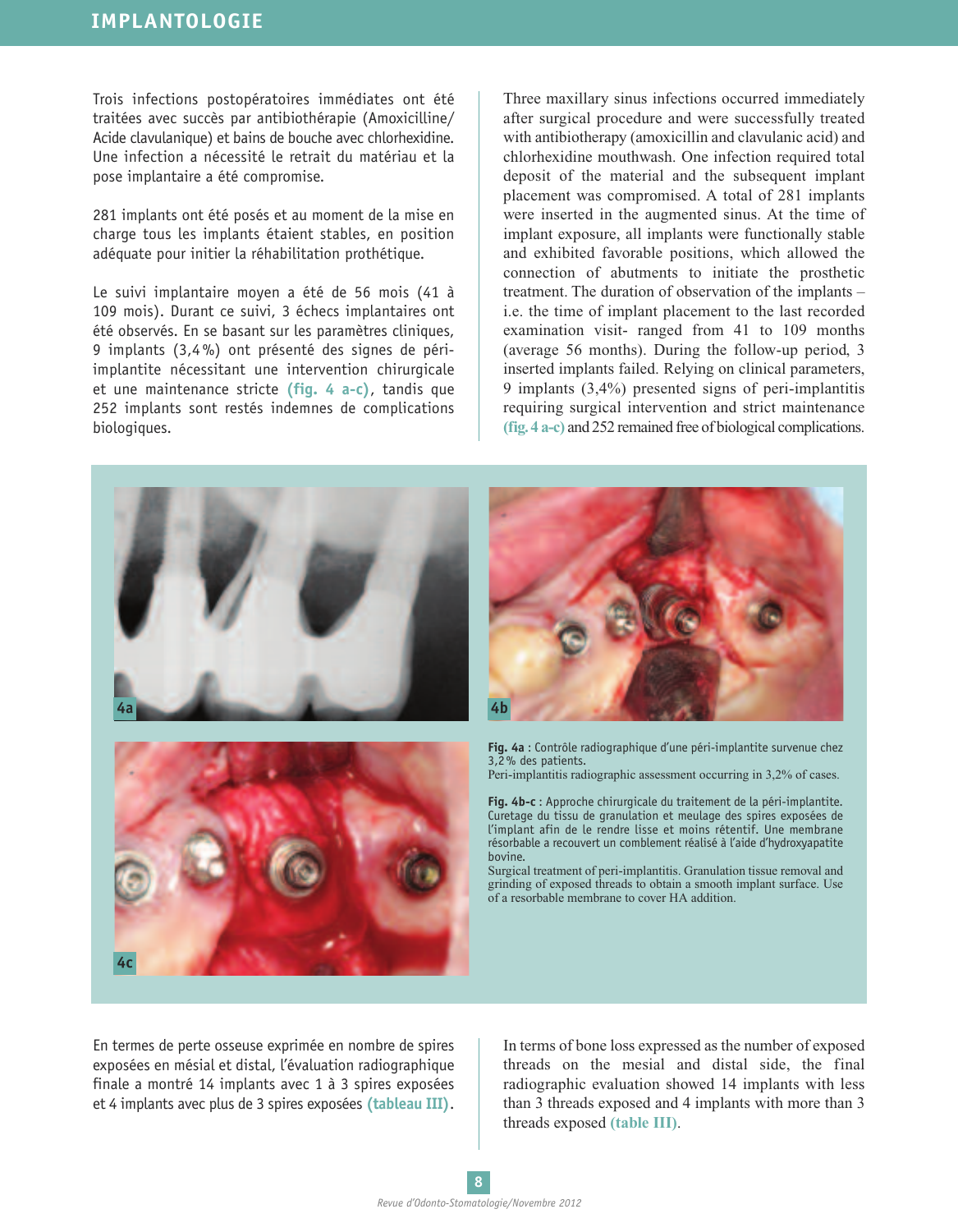En considérant exclusivement les paramètres cliniques et radiographiques, le taux de survie implantaire obtenu est de 98,9%, les péri-implantites survenues et traitées n'entrant pas en compte dans le taux de survie implantaire **(tableau IV)**.

According to clinical parameters exclusively, the survival rate could be estimated at 98,9% **(table IV)**.

#### **TABLEAU III -** *TABLE III*

**ESTIMATION DE LA PERTE OSSEUSE SELON LE NOMBRE DE SPIRES EXPOSÉES***. ESTIMATION OF BONE LOSS ACCORDING TO NUMBER OF EXPOSED THREADS.*

| TOTAL IMPLANTS | <b>GRADE 1</b> | GRADE 2 | grade 3 | <b>GRADE 4</b> | TAUX DE SURVIE - SURVIVAL RATE |
|----------------|----------------|---------|---------|----------------|--------------------------------|
| 281            |                |         |         |                | 98,9%                          |

#### **TABLEAU IV -** *TABLE IV*

**COMPLICATIONS IMPLANTAIRES ET TAUX DE SURVIE***. IMPLANT COMPLICATIONS AND SURVIVAL RATE AT LAST EXAMINATION.*

| <b>TOTAL IMPLANTS</b> | FÉCHECS - FAILED | IMPLANTS INDEMNES DE COMPLICATIONS CLINIQUES<br><b>IMPLANT FREE OF CLINICAL COMPLICATIONS</b> | <b>TAUX DE SURVIE GLOBAL</b><br><b>OVERALL SURVIVAL RATE</b> |
|-----------------------|------------------|-----------------------------------------------------------------------------------------------|--------------------------------------------------------------|
| 281                   |                  | 252 (95,5%)                                                                                   | 98,9%                                                        |

Une corrélation a été trouvée entre l'échec implantaire et l'habitude de fumer ainsi qu'avec une susceptibilité parodontale accrue. Ces observations peuvent être anticipées chez les patients à risque. Aucune corrélation n'a été trouvée avec d'autres facteurs comme les perforations sinusiennes ou le délai de cicatrisation.

### **Discussion**

L'augmentation sinusienne est devenue une technique prédictible pour pallier les manques de hauteur osseuse du maxillaire postérieur. Toutefois, des complications potentielles peuvent survenir : perforations de la membrane de Schneider, sinusites aiguë ou chronique, kyste, mucocèle, retard de guérison, hématome, séquestre osseux (Pikos, 2006).

La perforation est la complication la plus fréquente durant l'augmentation sinusienne. Cependant, la perforation ne modifie pas le taux de succès ou survie implantaire quand on compare les patients dont la membrane a été perforée avec ceux dont la membrane est restée intacte (Ardekian et coll., 2006).

Dans une revue systématique (Chiapasco et coll., 2009), les complications per-opératoires les plus fréquemment rapportées sont les perforations sinusiennes; elles surviennent dans 4,8% à 58% des cas. Dans leur majorité, ces perforations sont fermées avec des matériaux résorbables tels que des éponges de collagène ou des

We did find a correlation between implant failure and smoking habits and increased periodontal susceptibility. This could be expected in patients exhibiting risk factors. No association was found with others factors as graft complications (perforations) and timing procedure.

# **Discussion**

Sinus maxillary augmentation has become a highly predictable surgical technique to overcome bone height deficiencies in the posterior maxilla. However, potential complications can occur during surgical procedures in this region like perforation of the Schneiderian membrane, chronic or acute sinusitis, cyst, mucocele, disturbed wound healing, hematoma formation, and sequestrum of bone (Pikos, 2006). Maxillary sinus membrane perforation is the most common complication that occurred with sinus augmentation. However, the perforation does not modify the success rate of implant with sinus bone grafting in patients whose membrane was perforated in comparison with patients in whom an intact membrane was maintained (Ardekian et al., 2006).

In a systematic review (Chiapasco et al., 2009), the most frequent intra-operative complications reported are sinus membrane perforation; they occurred in approximately 10% of cases (range 4,8% to 58%). In the majority of patients, the perforation was closed with resorbable materials such as collagen sponge, resorbable membrane,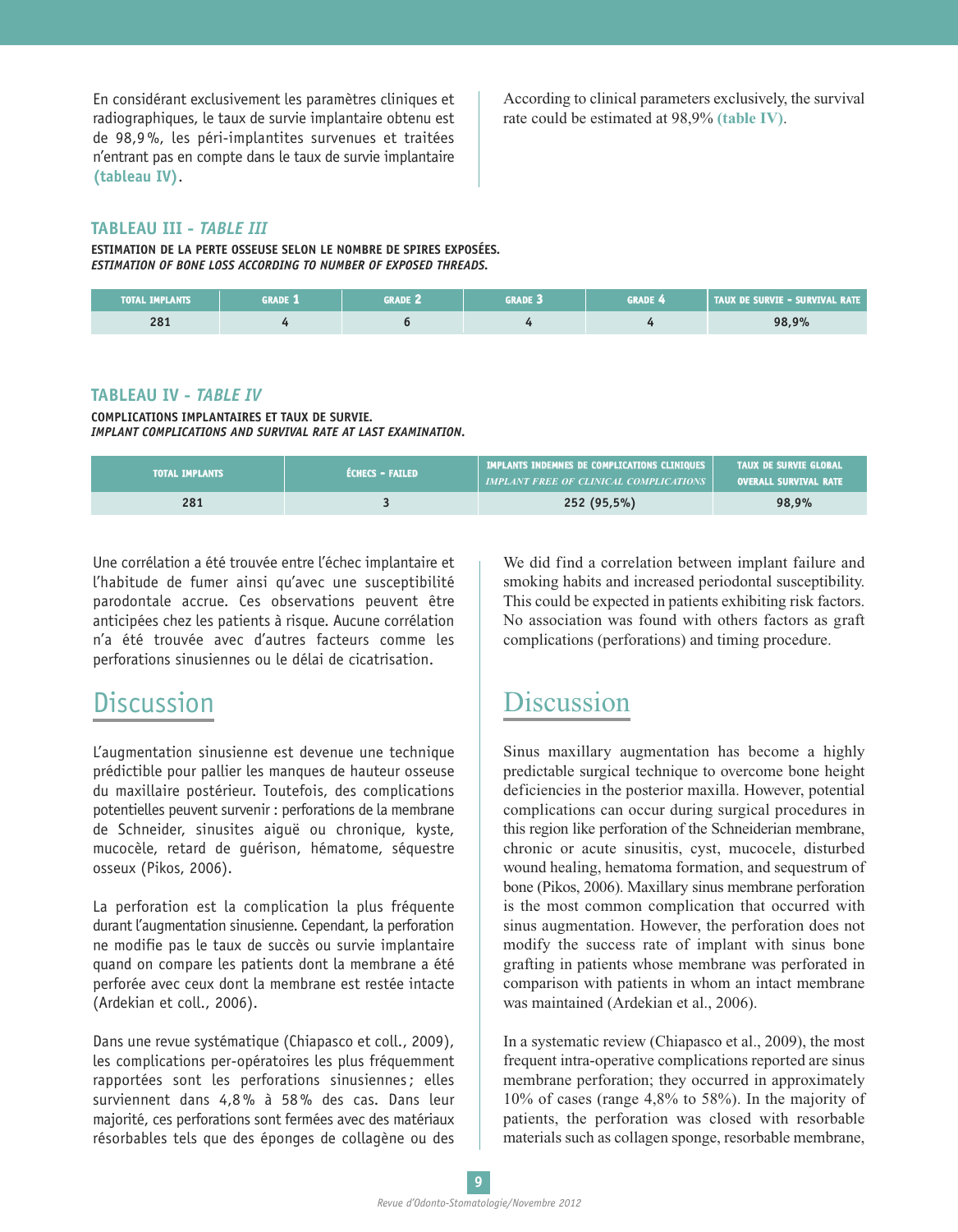membranes résorbables. Dans un nombre très limité de cas (< 1%), la greffe doit être interrompue car les déchirures de la membrane sont trop larges. Les complications postopératoires sont moins fréquentes et la plupart sont des infections sinusiennes, aiguës ou chroniques, des saignements, une déhiscence de la plaie, une exposition de la membrane et une perte de la greffe (Ardekian et coll., 2006).

Les complications postopératoires affectent 3% des patients. L'infection et/ou la sinusite postopératoire sont les plus fréquentes : 0% à 27% (en moyenne 2,5%); la perte partielle ou totale de la greffe survient dans moins de 1% des cas. Les auteurs concluent que la greffe sinusienne est une procédure fiable avec un très faible taux de complications. Une autre revue rapporte la survenue de complications dans 4,7% des cas (Jensen et Terheyden, 2009). Ces données concordent avec les résultats de la greffe rapportés dans la présente étude. Les perforations per-opératoires (32,8%) ont été réparées avec une membrane résorbable et suivies d'une guérison normale. Ces perforations n'ont pas eu d'impact négatif, durant la période de suivi, sur la survie des implants placés dans le maxillaire greffé. Les complications infectieuses postopératoires (2,72%) ont été traitées avec succès et le taux d'échec de la greffe était très faible (moins de 1%).

Depuis les conclusions de la conférence de consensus sur les sinus en 1996 (Jensen et coll., 2006), stipulant que « l'os autogène est le matériau approprié pour la greffe sinusienne », de nombreuses études ont démontré que d'autres matériaux, allogreffes, greffes alloplastiques et xénogreffes, seuls ou en association les uns avec les autres, pouvaient être des matériaux efficaces pour la greffe dans des situations cliniques sélectionnées.

Ces techniques sont désormais bien documentées et des publications récentes suggèrent que l'HAB qui peut ne pas être le matériau de choix pour la greffe de reconstruction osseuse en général, peut au contraire être indiquée pour la greffe de sinus avec pour seul objectif l'ostéointégration des implants.

Des revues (Wallace et coll., 2003; Del Fabbro et coll., 2004) ont comparé les techniques d'augmentation sinusienne avec accès par voie latérale et utilisation de différents matériaux de greffe. Les conclusions étaient les suivantes : le taux de survie des implants dans la xénogreffe est statistiquement le même que celui des implants placés dans des greffes de particules d'os autogène ; le taux de survie est plus élevé pour les implants placés dans des greffes composites xénogreffe et os autogène (94,6%) ou dans des xénogreffes seules (96%) que pour les implants placés dans des greffes d'os autogène utilisé seul (87,7%). Des revues plus récentes allografts sheets or simply by increasing sinus floor mucosa elevation with no further complications. In a very limited number of cases (less than 1%), the grafting procedure had to be stopped because of large tears in the membrane. Postoperative complications are less common and consist mostly of acute or chronic sinus infection, bleeding, wound dehiscence, exposure of the barrier membrane, and graft loss (Ardekian et all, 2006).

Postoperative complications occurred in about 3% of the patients. Infection and /or postoperative maxillary sinusitis are the most frequent: ranged from 0% to 27% (mean 2,5%) ; partial or total graft loss occurred in less than 1%. The authors stipulated that sinus graft is a safe procedure with a very low complication rate. Another review reported infectious complications in 4,7% of the cases (Jensen and Terheyden, 2009).

These data correlated with the graft outcomes of the present study. Intraoperative perforations (31,8%) were repaired by resorbable membrane and followed by normal recovery.

These perforations had no negative influence, during the observation period, on subsequent survival of the dental implants placed in the grafted maxillary sinus. Postoperative infectious complications (2,72%) were successfully treated and the failure rate of the graft was very low (less than  $1\%$ ).

Since the conclusions of the Sinus Consensus Conference in 1996 (Jensen et al., 2006) which stated "autogenous bone is appropriate for sinus grafting", a number of studies demonstrated that other materials, allografts, alloplasts, and xenografts, alone or in combination with each other may be effective as a graft material in selected clinical situations.

These techniques are now well documented and recent published data suggest that xenograft, which may not be the material of choice for bone graft reconstruction in general, may, be on the contrary, best for the sinus floor graft site and for the sole purpose of dental implant osseointegration.

Reviews (Wallace et al., 2003, Del Fabbro et al., 2004) compared sinus augmentation techniques with lateral window approaches and the use of different graft materials. The conclusions drawn were the following: the survival rate of the implants placed in xenografts is statistically the same as for implants placed in particulate autogenous bone grafts; the survival rate is higher for implants placed in composite grafts of xenograft and autogenous bone (94,6%) or in 100% xenograft (96%) in comparison with 100% autogenous grafts of all categories (87,7%). More recent reviews (Aghallo et al., 2007; Esposito et al., 2009) attempted to identify which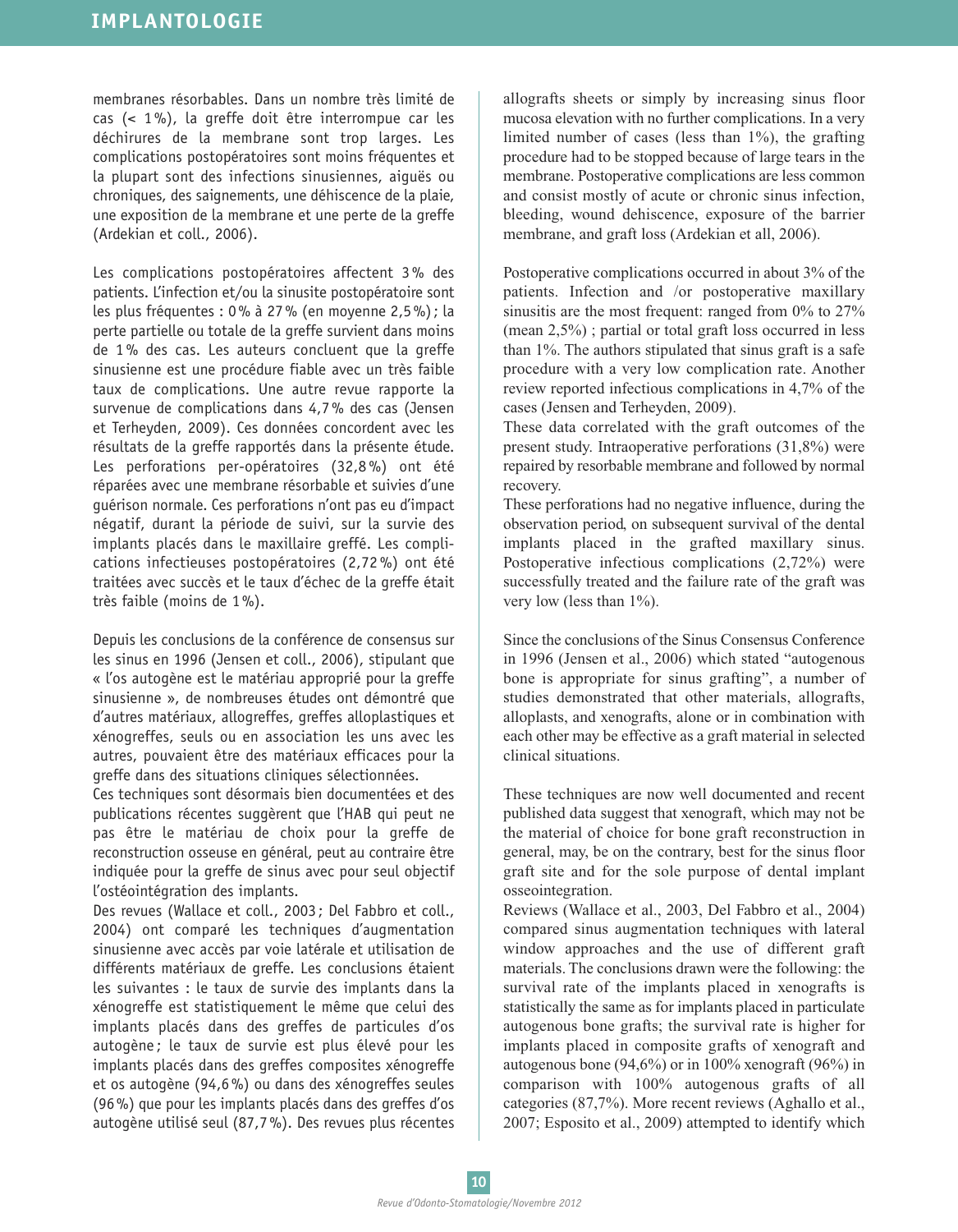(Aghallo et coll., 2007 ; Esposito et coll., 2009) ont essayé d'identifier quelle est la technique d'augmentation sinusienne procurant un support nécessaire à la survie implantaire à long terme.

Malgré les nombreuses difficultés pour extraire des données pertinentes en rapport avec la survie implantaire (différences importantes entre les études en termes de nombre et type d'implant, moment de pose, qualité et quantité osseuse) et malgré une faible qualité méthodologique liée à l'hétérogénéité des études, les auteurs ont évalué la survie implantaire avec les différentes techniques de greffe. L'analyse comparative a montré un taux de survie de 92% pour les implants placés dans de l'os autogène et dans une greffe osseuse avec de l'os autogène composite, de 93,3% pour les implants placés dans des greffes composites allogènes/ non autogènes, de 81% pour les implants placés dans un matériau alloplastique ou alloplastique/xénogreffe et 95,6% pour les implants placés dans une xénogreffe seule. Le taux de survie avec du Bio-Oss® (environ 96%) est confirmé dans d'autres revues (Chiapasco et coll., 2009; Jensen et coll., 2011).

Ces données suggèrent que les substituts osseux peuvent être utilisés à la place de l'os autogène afin de greffer des sinus maxillaires; des résultats comparables sont obtenus.

D'autres observations peuvent découler de la présente étude. Les résultats rapportés peuvent être influencés favorablement par d'autres facteurs tels que la surface rugueuse des implants, l'utilisation d'une membrane pour couvrir la fenêtre latérale et la mise en charge implantaire différée. Il est désormais bien établi que le taux de survie des implants à surface rugueuse est significativement plus élevé que celui des implants à surface usinée, et ce quelle que soit la greffe utilisée (Pjetursson et coll., 2008). En considérant la pose des implants, l'approche chirurgicale en deux temps est généralement suggérée quand la hauteur osseuse résiduelle est insuffisante pour garantir la stabilité primaire des implants (en moyenne, moins de 4 mm) tandis que l'approche chirurgicale en un temps est suggérée lorsque le volume osseux est suffisant pour permettre la stabilité implantaire primaire (> 3 mm) (Chiapasco et coll., 2009). Le fait que la formation de nouveau tissu osseux est plus lente avec les matériaux de substitution osseuse qu'avec les autogreffes a été anticipé dans cette étude en optant pour un protocole chirurgical en deux temps et pour une mise en charge différée.

Un autre point à souligner est la corrélation trouvée dans notre étude entre l'échec implantaire, l'habitude de fumer, et la susceptibilité parodontale. Elle confirme l'influence de facteurs de risque tels que l'habitude de sinus augmentation technique is the most successful in providing necessary support for long term implant survival.

Despite difficulties to retrieve pertinent data related to survival of implants (great differences among studies; number of implants placed; type of implant surface; time of placement; quantity and quality of bone), and despite poor methodological quality of heterogeneous studies, the authors evaluated implant survival after different grafting techniques.

The comparative analysis showed a survival rate of 92% for implants placed into autogenous and autogenous/ composite graft, of 93,3% for implants placed into allogenic/nonautogenous composite grafts, of 81% for implants placed into alloplast and alloplast/xenograft material, and of 95.6% for implants placed into xenografts material alone.

This survival rate with  $Bio-Oss^{\circ}$  (around 96%) is confirmed in other reviews (Chiapasco et al., 2009; Jensen et al., 2011).

These data suggest that bone substitutes might be used instead of autogenous bone graft to fill large upper maxillary sinuses. Similar good results are obtained.

Some others considerations have to be addressed in the present study. The present findings reported might be positively affected by factors such as rough surface implants, use of a membrane to cover lateral window, and delayed implant loading. Indeed, it is well established that the survival rate of rough surface implants is significantly higher than machined-surface implants, irrespective of the grafting material (Pjetursson et al., 2008).

As far as the timing of implant placement is concerned, a staged approach is generally suggested when the residual bone height might be insufficient to guarantee primary stability of implants (on average, when the residual bone height of the alveolar crest is less than 4 mm), while an immediate approach is suggested when enough bone volume is present to allow adequate primary stability of implants  $(> 3$  mm) (Chiapasco et al., 2009).

The fact that ingrowth of newly formed bone is delayed with bone-substitute materials compared to autografts, was anticipated in the present study by proceeding in twostage procedures implant placement and postponed loading.

Another point to be addressed is the association found in this study between implant failure, smoking habits and periodontal susceptibility. This confirms the influence of risks factors like smoking or periodontal status on the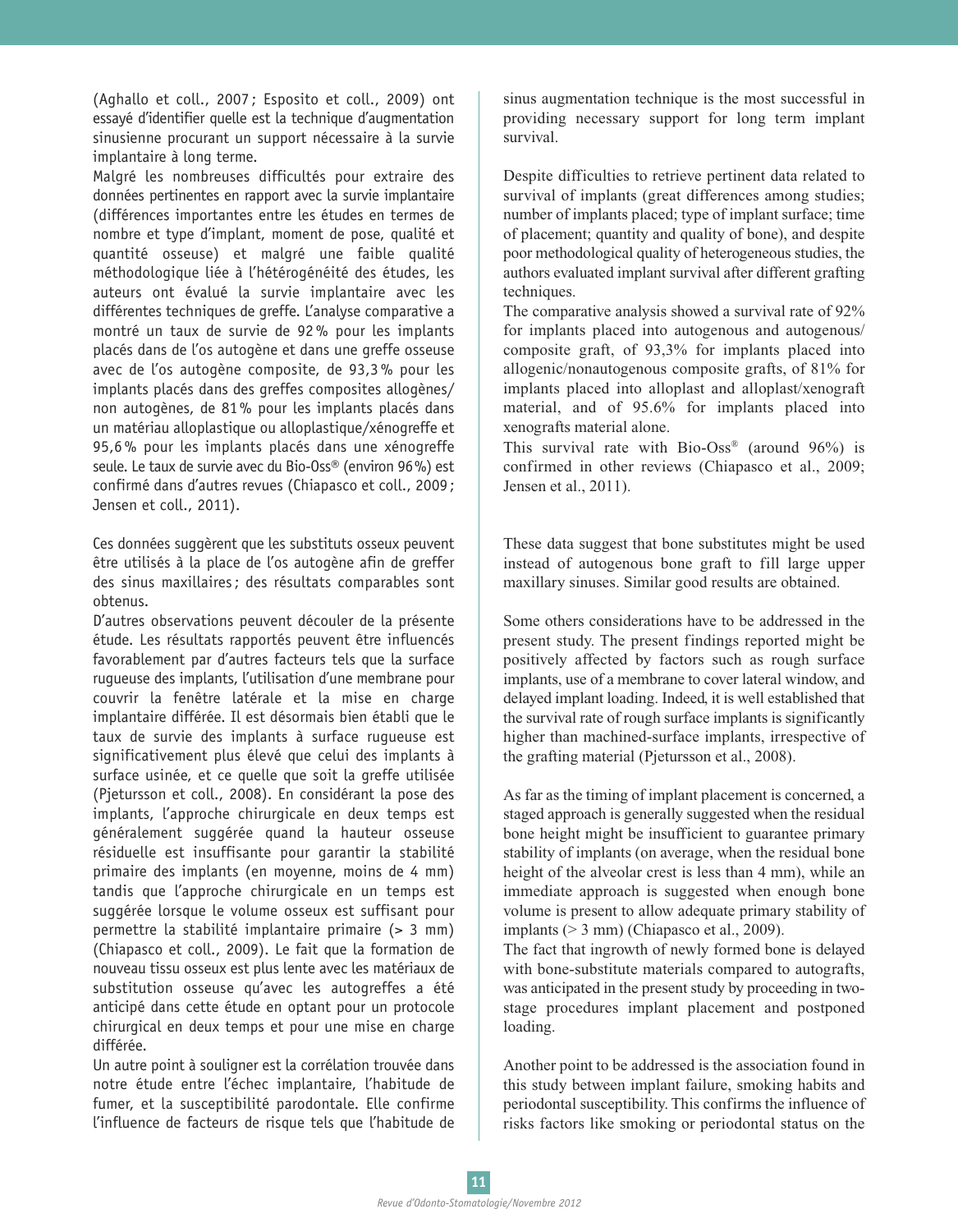fumer, ou le statut parodontal, sur l'incidence de la périimplantite (Safii SH et coll., 2010). Dans une revue systématique, Heitz-Mayfield et Huynh-Ba (2009) ont noté le risque croissant de péri-implantite chez les patients fumeurs par rapport aux non-fumeurs (rapport de cotes de 3,6 à 4,6). Le risque est également augmenté chez les patients ayant des antécédents de maladie parodontale par rapport aux patients sans aucun antécédent (rapport de cote de 3,1 à 4,7). La combinaison des deux accroît le risque d'échec de survie implantaire et de perte osseuse péri implantaire.

Enfin, la question de l'augmentation potentielle du taux de survie implantaire avec l'utilisation d'une membrane de recouvrement de la fenêtre latérale a été largement débattue. Des études ont montré que le pronostic semblait amélioré avec l'utilisation d'une membrane (Wallace et coll., 2005 ; Tawil et coll., 2001). Dans la présente étude, l'utilisation d'une membrane de recouvrement de la fenêtre latérale peut avoir contribué au taux de survie implantaire.

incidence of peri-implantitis (Safii et coll., 2010). In a systematic review, Heitz-Mayfield and Huynh-Ba (2009) noted an increased risk of peri-implantitis in smokers compared with nonsmokers (reported odds ratios from 3.6 to 4.6). The risk of peri-implantitis is higher in patients with a history of treated periodontitis compared with those without a history of periodontitis (reported odds ratios from 3.1 to 4.7). The combination of a history of treated periodontitis and smoking increases the risk of implant failure and peri-implant bone loss.

It has been debated whether the use of a barrier membrane to cover the lateral window increases the implant survival rate. Studies showed a tendency toward better prognosis when a membrane was used (Wallace et al., 2005; Tawil et al., 2001).

The placement of resorbable barrier membranes over the lateral sinus window and graft material in this study might have contributed to enhance the implant survival rate.

## Conclusion

**Les résultats de cette étude rétrospective indiquent que l'augmentation sinusienne avec de l'hydroxyapatite bovine suivie de la pose différée d'implants est une procédure fiable quand elle est correctement programmée** et réalisée. Le taux de complications avec la greffe est très faible et de résultats satisfaisants sont obtenus avec **les implants placés dans les sinus greffés même dans des conditions d'atrophie osseuse initiale sévère.**

**The results of this retrospective study indicate that the augmentation of the maxillary sinus with BHA exclusively and later placement of implants is a reliable procedure if properly planned and performed.** In terms of graft outcomes, the complication rate is very low and good results can be obtained with implants **placed in the grafted sinuses, even in conditions of severe bone atrophy.**

*Traduction : Marie-Grace Poblete-Michel*

**Demande de tirés-à-part : Dr. Hadi Antoun - 11 bis, avenue Mac Mahon - 75017** PARIS